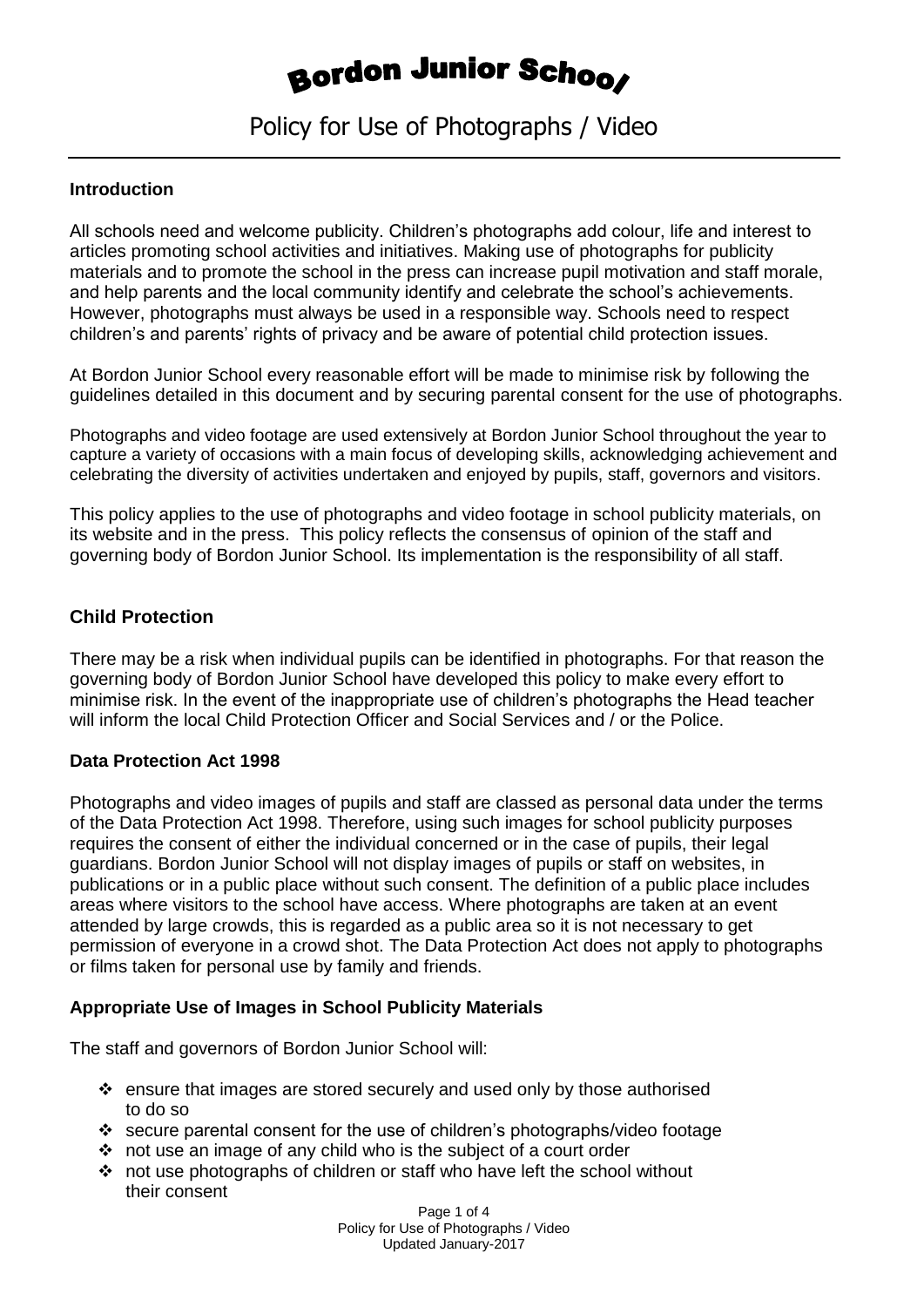#### **School Website**

Using photographs on our school website is no different from using them in any other kind of publication or publicity material. However, the staff and governors of Bordon Junior School are aware of the potential risk of inappropriate use of images because of the lack of control over who might see the image and the wide extent of the misuse of the Internet by certain people.

The Head teacher will seek the consent of parents regarding the use of images on the Internet prior to them being included.

Children's names will not be included in photographs of children published on the school website.

#### **The Press**

The use of photographs in newspapers and magazines is already subject to strict guidelines. The Press Complaints Commission's Code of Practice states that:

- Journalists must not interview or photograph a child under the age of 16 on subjects involving the welfare of the child in the absence of or without the consent of a parent or other adult who is responsible for the children.
- $\div$  Pupils must not be approached or photographed while at school without the permission of a senior member of staff

There is no breach of the Data Protection Act 1998 in passing on a child's name to a journalist as long as parental consent has been secured.

Bordon Junior School will provide names of children to accompany photographs published in newspapers and magazines only where the parent or guardian has provided their consent.

#### **Parents Photographing and Videoing Children at School**

Parents may take photographs of school events subject to ordinary courtesies such as not obscuring the view of other audience members or distracting the children. It is, however, important to note (and to advise parents if necessary) that photographs/video footage should not be published in print or digitally (e.g. on websites) without the approval of the parents of all the children featured in the photograph/video.

#### **Use of Video Cameras as part of the Curriculum**

Pupils will themselves regularly use digital cameras in school to take photographs and record videos as part of their gaining experience in using technology under the direct supervision of members of staff.

#### **Filming by Staff**

As part of our celebration of education Bordon Junior School regularly films events that take place in school for them to be shared with members of the whole school community at a later date during such occasions as assemblies.

#### **Bordon Junior School TV**

Video footage and photographic images of activities which have taken place in school may also be used for publication on our in-house Bordon Junior School TV to enable parents, pupils and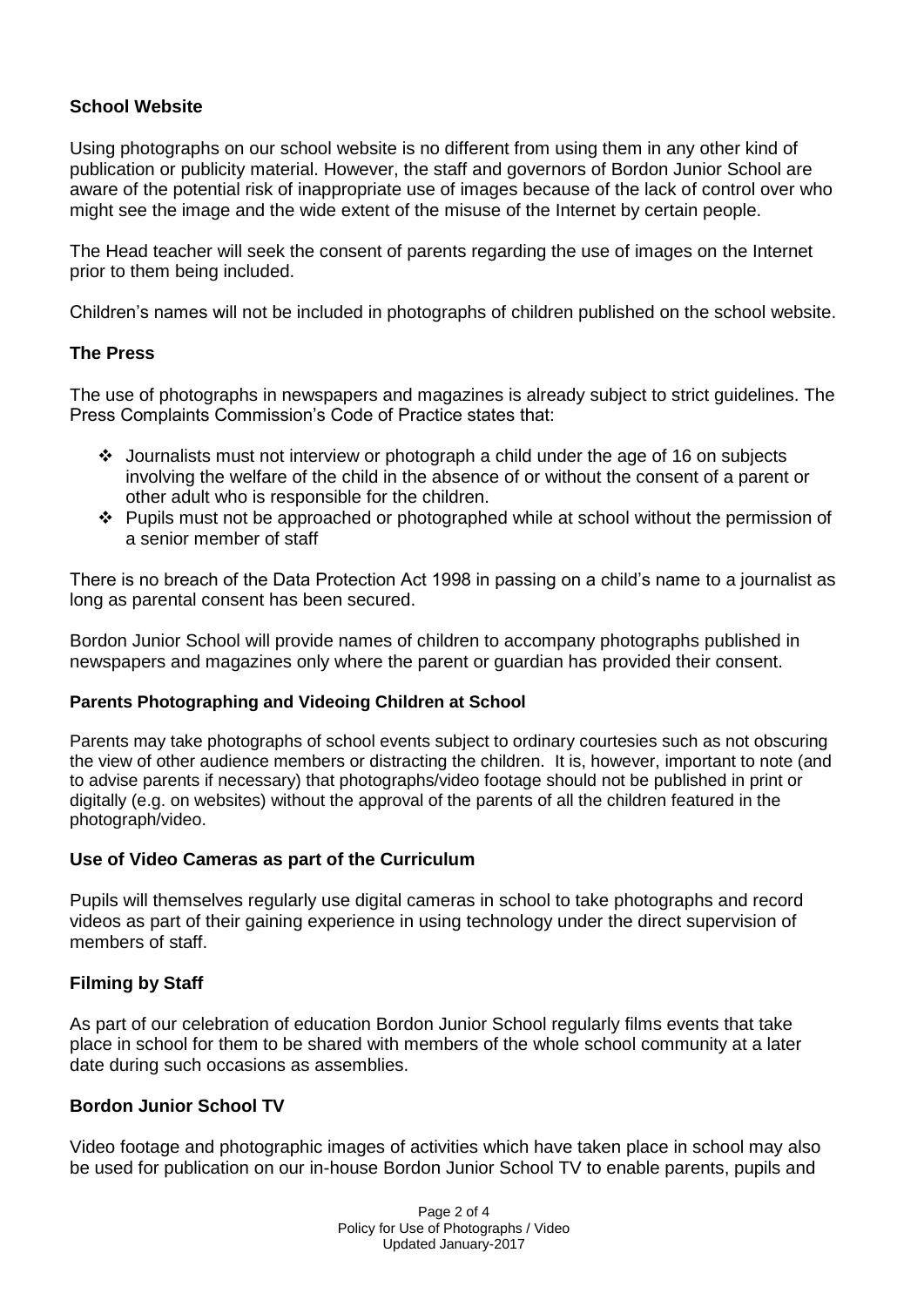visitors to enjoy. Only those pupils who have been given written consent will be included in any publications of this form.

#### **Camera Phones in Schools**

Concerns have been expressed about the risks posed directly and indirectly to children through the use of camera phones on school premises.

In order to minimise risk:

- Children are encouraged not to bring mobile telephones on to school premises at any time.
- Bordon Junior School staff will not use personal cameras to take pictures of the children and this includes camera phones.
- $\div$  For visitors to the site, the same rules apply as for other cameras.

#### **Parental Consent**

Bordon Junior School will seek the consent of parents / guardians regarding the use of photographs and video footage of children during their time at the school.

Consent will be sought as part of the Home / School Agreement process on admission to school.

Where circumstances change, it is the responsibility of the parent or guardian to inform the Head teacher in writing.

Consent forms will be retained as part of a child's individual records while the child is at school.

#### **Complaints / Concerns**

If children or parents have any concerns about inappropriate or intrusive photography, they should report them to the Head teacher who would report them in the same manner as any other concern.

Any objections to this policy should be addressed to the Head teacher.

This policy is reviewed 3 yearly by the Governing Body in line with the policy review schedule.

C James Head Teacher